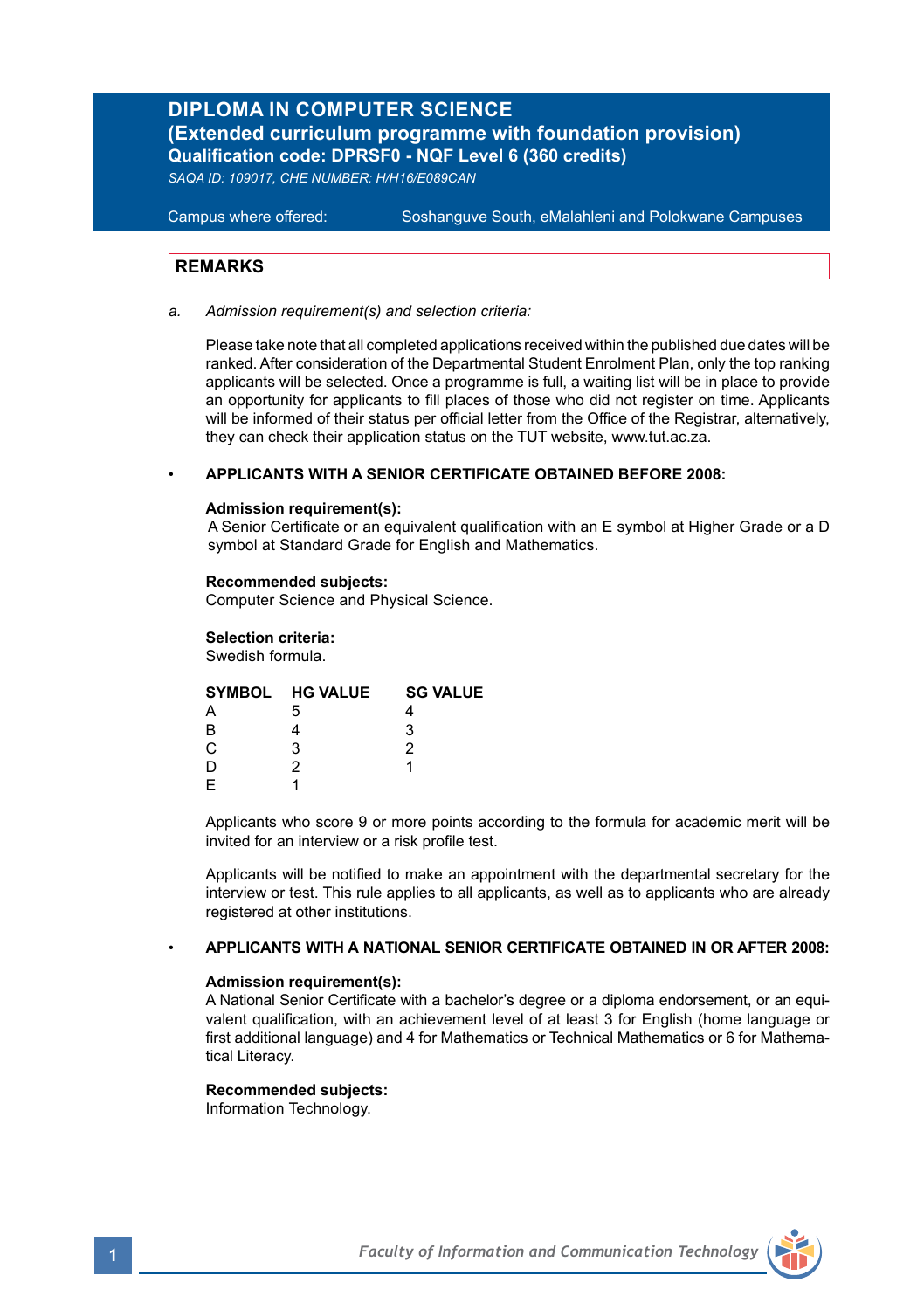### **Selection criteria:**

To be considered for this qualification, applicants must have an Admission Point Score (APS) of at least **23** (with Mathematics or Technical Mathematics) or **25** (with Mathematical Literacy). Life Orientation is excluded for APS calculation.

#### **Assessment procedures:**

Applicants who achieve the minimum APS of **23** will be considered. Applicants with a score of **21** (with Mathematics or Technical Mathematics) or **24** (with Mathematical Literacy) will be added to a waiting list.

#### **• APPLICANTS WITH A NATIONAL CERTIFICATE (VOCATIONAL):**

#### **Admission requirement(s):**

A National Certificate (Vocational) with a bachelor's degree or a diploma endorsement, with at least 40% (APS of 3) for English (home language or first additional language) and 50% for Mathematics (APS of 4) or 70% for Mathematical Literacy (APS of 6) and 50% for Life Orientation (excluded for APS calculation) and 50% (APS of 4) for any other three compulsory vocational subjects.

### **Selection criteria:**

To be considered for this qualification, applicants must have an Admission Point Score (APS) of at least **23** (with Mathematics) or **25** (with Mathematical Literacy). Life Orientation is excluded for APS calculation.

#### **Assessment procedures:**

Applicants who achieve the minimum APS of **23** will be considered. Applicants with a score of **21** (with Mathematics) or **24** (with Mathematical Literacy) will be added to a waiting list.

#### • **APPLICANTS WITH A NATIONAL N CERTIFICATE AS PUBLISHED IN NATED 191: (NQF LEVEL 4):**

#### **Admission requirement(s):**

A National Senior Certificate and a National N Certificate as published in Nated 191: N3 (NQF Level 4) issued by both the Department of Higher Education (DHET) and the Council for Quality Assurance in General and Further Education and Training (Umalusi), with at least 50% for English (APS of 4) and 60% for Mathematics N3 (APS of 5).

- *b. Recognition of Prior Learning (RPL), equivalence and status:* See Chapter 30 of Students' Rules and Regulations.
- *c. Intake for the qualification:*  January only.
- *d. Minimum duration:* Four years.
- *e. Presentation:*  Day classes. Classes and assessments take place during the week and on Saturdays.
- *f. Exclusion and readmission:* See Chapter 2 of Students' Rules and Regulations.
- *g. Work-Integrated Learning:* See Chapter 5 of Students' Rules and Regulations.

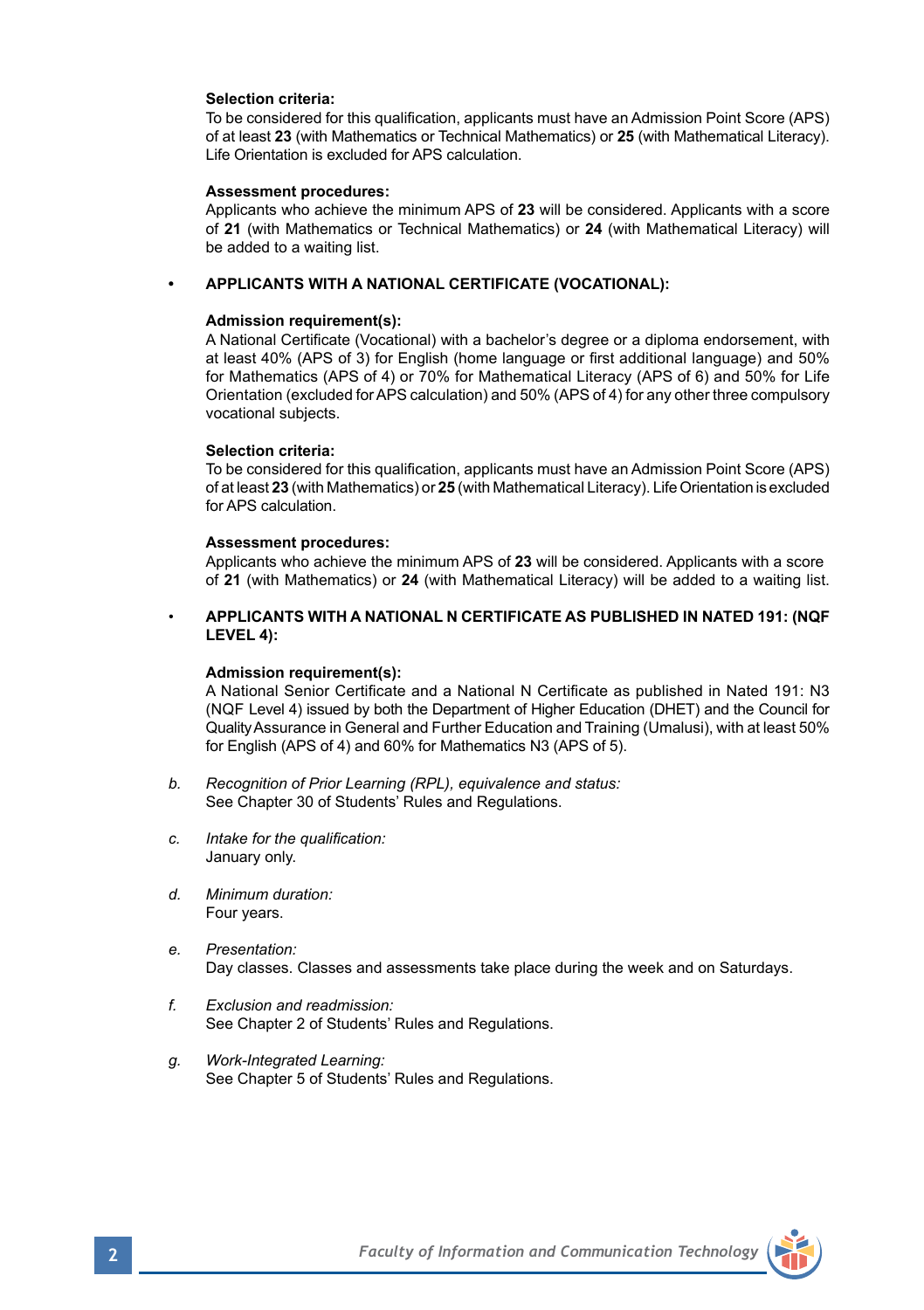# **CURRICULUM**

| <b>FIRST YEAR</b>               |                                                                                                                      |                   |                      |                                                                 |  |  |
|---------------------------------|----------------------------------------------------------------------------------------------------------------------|-------------------|----------------------|-----------------------------------------------------------------|--|--|
| CODE                            | <b>MODULE</b>                                                                                                        | NQF-L             | <b>CREDIT</b>        | <b>PREREQUISITE MODULE(S)</b>                                   |  |  |
| CFAF05D<br>COHF05D<br>CAPF05X   | <b>Computing Fundamentals A</b><br><b>Computational Mathematics</b><br><b>Communication for Academic</b><br>Purposes | (5)<br>(5)<br>(5) | (15)<br>(15)<br>(10) |                                                                 |  |  |
| INFF25D                         | Information Literacy (block<br>module)                                                                               | (5)               | (3)                  |                                                                 |  |  |
| LFSF25X<br>PPAF05D              | Life Skills (block module)<br>Principles of Programming A                                                            | (5)<br>(5)        | (2)<br>(15)          |                                                                 |  |  |
|                                 | TOTAL CREDITS FOR THE FIRST YEAR:                                                                                    |                   | 60                   |                                                                 |  |  |
| <b>SECOND YEAR</b>              |                                                                                                                      |                   |                      |                                                                 |  |  |
| CODE                            | <b>MODULE</b>                                                                                                        | NQF-L             | <b>CREDIT</b>        | <b>PREREQUISITE MODULE(S)</b>                                   |  |  |
| <b>FIRST SEMESTER</b>           |                                                                                                                      |                   |                      |                                                                 |  |  |
| CFBF15D<br>WEBF15D              | <b>Computing Fundamentals B</b><br><b>Web Computing</b>                                                              | (5)<br>(5)        | (15)<br>(15)         | <b>Computing Fundamentals A</b><br>Principles of Programming A  |  |  |
| TOTAL CREDITS FOR THE SEMESTER: |                                                                                                                      |                   | 30                   |                                                                 |  |  |
| <b>SECOND SEMESTER</b>          |                                                                                                                      |                   |                      |                                                                 |  |  |
| DCTF15D<br>PPBF15D              | Discrete Structures<br>Principles of Programming B                                                                   | (5)<br>(5)        | (15)<br>(15)         | <b>Computational Mathematics</b><br>Principles of Programming A |  |  |
| TOTAL CREDITS FOR THE SEMESTER: |                                                                                                                      |                   | 30                   |                                                                 |  |  |
|                                 | TOTAL CREDITS FOR THE SECOND YEAR:                                                                                   |                   | 60                   |                                                                 |  |  |
| <b>THIRD YEAR</b>               |                                                                                                                      |                   |                      |                                                                 |  |  |
| <b>CODE</b>                     | <b>MODULE</b>                                                                                                        | <b>NOF-L</b>      | <b>CREDIT</b>        | <b>PREREQUISITE MODULE(S)</b>                                   |  |  |
| <b>FIRST SEMESTER</b>           |                                                                                                                      |                   |                      |                                                                 |  |  |
| ADS216D<br>CAO216D              | <b>Advanced Discrete Structures</b><br>Computer Architecture and<br>Organisation                                     | (6)<br>(6)        | (15)<br>(15)         | Discrete Structures                                             |  |  |
| DTP216D<br>OOP216D              | Database Principles<br><b>Object-Oriented Programming</b>                                                            | (6)<br>(6)        | (15)<br>(15)         | Principles of Programming B                                     |  |  |

# **SECOND SEMESTER**

|         | AOP216D Advanced Object-Oriented<br>Programming   | (6)        | (15)         | Object-Oriented Programming |
|---------|---------------------------------------------------|------------|--------------|-----------------------------|
| ISC216D | Information Security<br>ORS216D Operating Systems | (6)<br>(6) | (15)<br>(15) |                             |

TOTAL CREDITS FOR THE SEMESTER: 60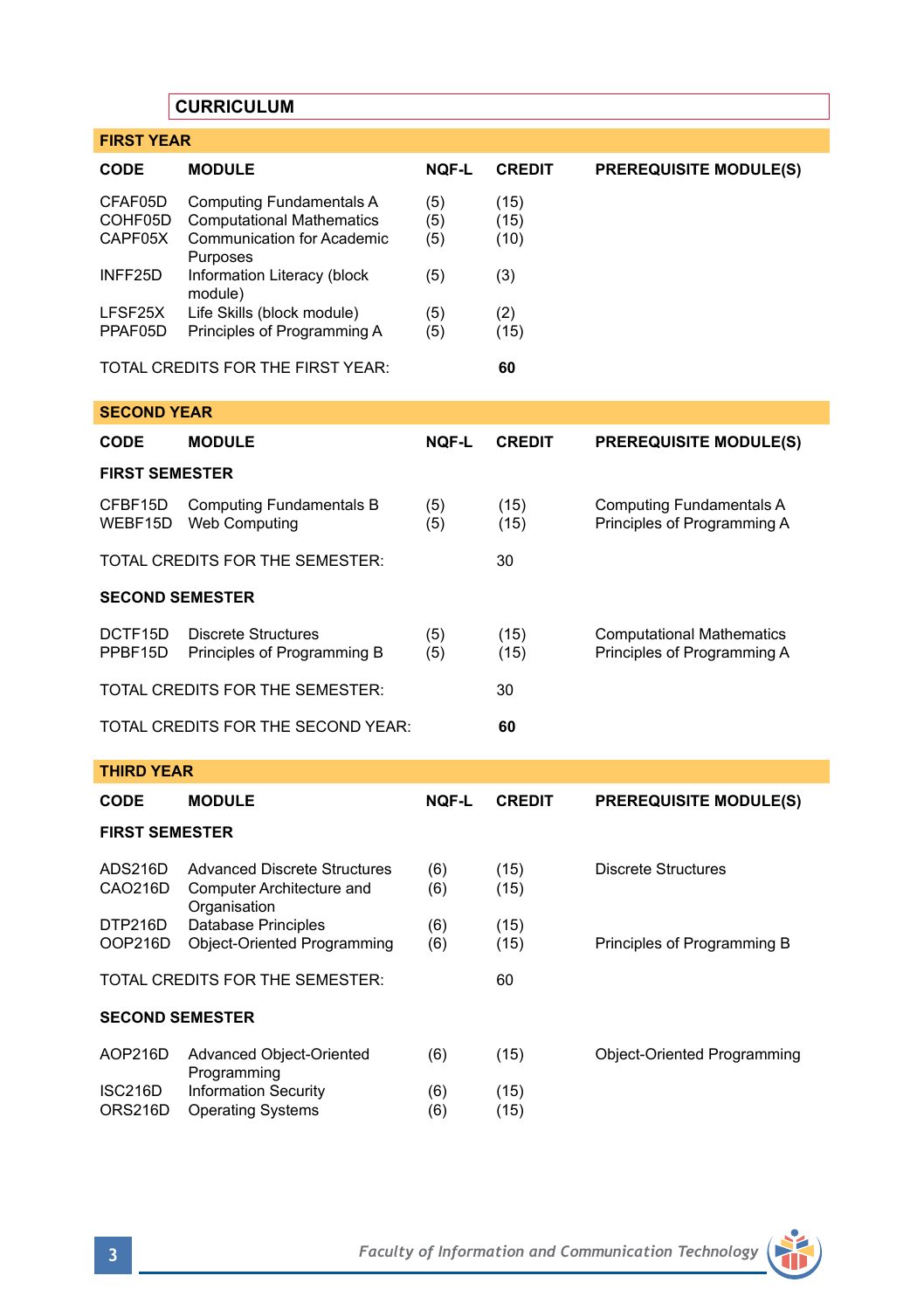| SEF216D                              | Software Engineering<br><b>Fundamentals</b>                                 | (6)               | (15)                 |                                                                                                                                                          |
|--------------------------------------|-----------------------------------------------------------------------------|-------------------|----------------------|----------------------------------------------------------------------------------------------------------------------------------------------------------|
| TOTAL CREDITS FOR THE SEMESTER:      |                                                                             |                   | 60                   |                                                                                                                                                          |
| TOTAL CREDITS FOR THE THIRD YEAR:    |                                                                             |                   | 120                  |                                                                                                                                                          |
| <b>FOURTH YEAR</b>                   |                                                                             |                   |                      |                                                                                                                                                          |
| CODE                                 | <b>MODULE</b>                                                               | <b>NOF-L</b>      | <b>CREDIT</b>        | <b>PREREQUISITE MODULE(S)</b>                                                                                                                            |
| <b>FIRST SEMESTER</b>                |                                                                             |                   |                      |                                                                                                                                                          |
| <b>INT316D</b>                       | Internet Programming                                                        | (6)               | (15)                 | Advanced Object-Orientated<br>Programming                                                                                                                |
| MOB316D                              | <b>Mobile Computing</b>                                                     | (6)               | (15)                 | Advanced Object-Orientated<br>Programming                                                                                                                |
| SWP316D                              | Software Project                                                            | (6)               | (15)                 | Advanced Object-Orientated<br>Programming                                                                                                                |
|                                      | plus one of the following modules:                                          |                   |                      |                                                                                                                                                          |
| DBP316D<br><b>DIS316D</b><br>WEM316D | Database Programming<br><b>Distributed Systems</b><br>Web Server Management | (6)<br>(6)<br>(6) | (15)<br>(15)<br>(15) | Database Principles                                                                                                                                      |
|                                      | TOTAL CREDITS FOR THE SEMESTER:                                             |                   | 60                   |                                                                                                                                                          |
| <b>SECOND SEMESTER</b>               |                                                                             |                   |                      |                                                                                                                                                          |
|                                      | WOC316D Work-Integrated Learning                                            | (6)               | (60)                 | Internet Programming<br><b>Mobile Computing</b><br>Software Project<br>Web Server Management or<br>Database Programming or<br><b>Distributed Systems</b> |
| TOTAL CREDITS FOR THE SEMESTER:      |                                                                             |                   | 60                   |                                                                                                                                                          |
| TOTAL CREDITS FOR THE FOURTH YEAR:   |                                                                             | 120               |                      |                                                                                                                                                          |
| TOTAL CREDITS FOR THE QUALIFICATION: |                                                                             |                   | 360                  |                                                                                                                                                          |

# **MODULE INFORMATION (OVERVIEW OF SYLLABUS)**

The syllabus content is subject to change to accommodate industry changes. Please note that a more detailed syllabus is available at the Department or in the study guide that is applicable to a particular module. At time of publication, the syllabus content was defined as follows:

## **ADVANCED DISCRETE STRUCTURES (ADS216D) 1 X 3-HOUR PAPER**

*(Module custodian: Department of Computer Science)* This Module is meant to help students develop their mathematical foundations necessary for more specialised modules in Computer Science, including data structures, algorithms, graphs and trees, and discrete probability. After completion of this module, students will have learnt the mathematical expertise required for an in-depth study of the science and technology of the computer age. (Total tuition time: not available)



**A**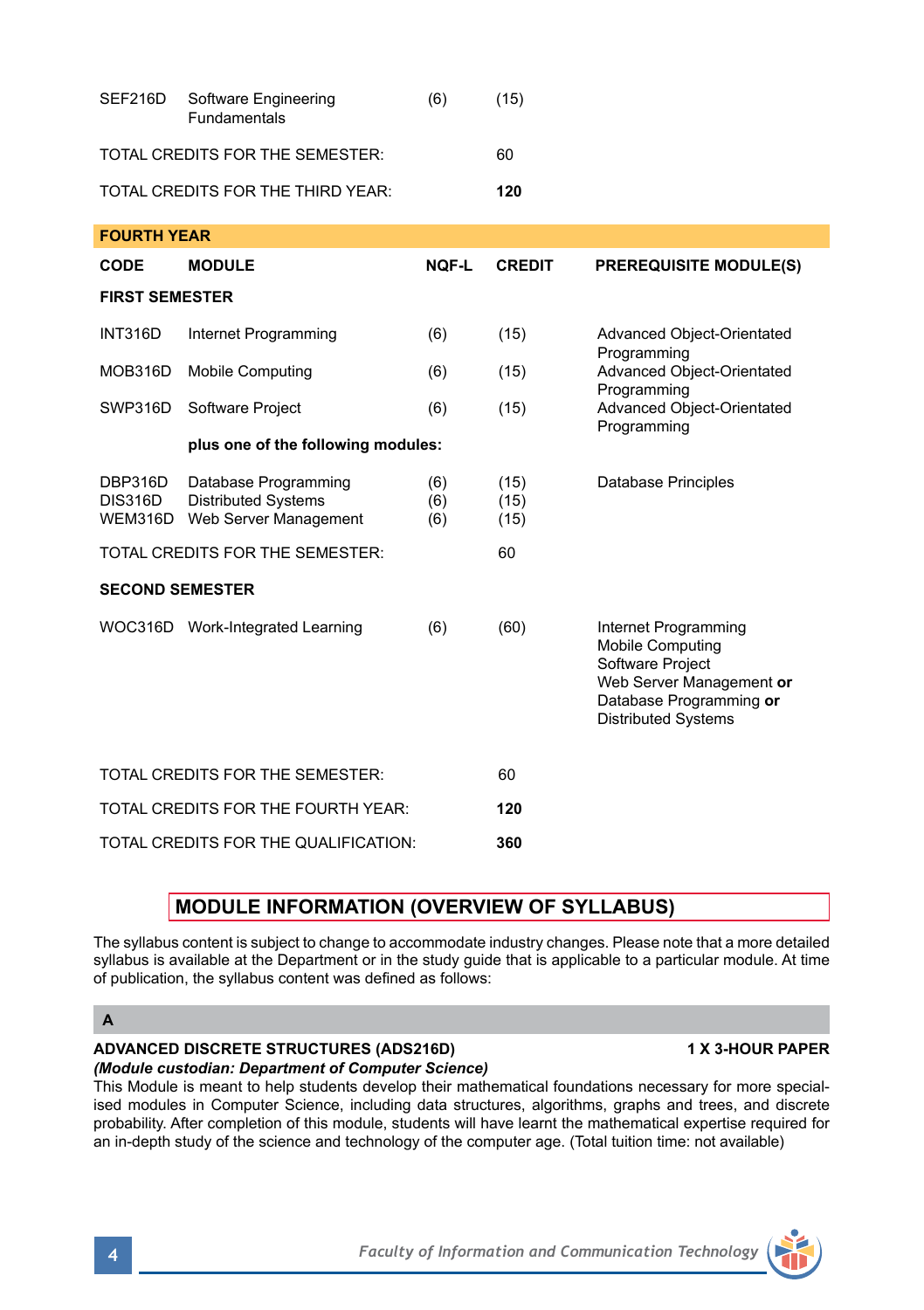#### **ADVANCED OBJECT-ORIENTED PROGRAMMING (AOP216D) 1 X 4-HOUR COMPUTER-BASED** *(Module custodian: Department of Computer Science)*

This Advanced Object-oriented Programming module covers advanced concepts of object-orientated programming using the Java language. The module builds upon the knowledge and skills obtained in the "Objectoriented Programming" module offered in the first semester of the second year. The focus of this module is to introduce students to advanced object oriented programming concepts in Java such as data structures (lists and queues), multithreading, database connectivity and client-server applications. The student will be able to apply his/her knowledge of these advanced programming concepts to the problems arising in the software industry. (Total tuition time: not available)

## **C**

#### **COMMUNICATION FOR ACADEMIC PURPOSES (CAPF05X) 4 X 3-HOUR PAPER** *(Module custodian: ICT First Years' and Foundation Unit)*

This module applies a variety of listening and note taking skills for academic and professional purposes, different reading strategies appropriate to the purpose for reading in both an academic and professional environment, composes a selection of written texts related to a specific field of study. Plan, draft, revise and edit written work for clarity, coherence, style and appropriateness. (Total tuition time: not available)

# **COMPUTATIONAL MATHEMATICS (COHF05D) 1 X 3-HOUR PAPER**

## *(Module custodian: Department of Computer Science)*

The focus of this module is to teach students mathematical reasoning which will be necessary to solve complex programming problems in other modules. The theoretical knowledge obtained from this module is expected to develop students to solve real world computer systems challenges by applying logic from a mathematical perspective relating to computer applications. (Total tuition time: not available)

### **COMPUTER ARCHITECTURE AND ORGANISATION (CAO216D) 1 X 3-HOUR COMPUTER-BASED** *(Module custodian: Department of Computer Systems Engineering)*

The focus of this module is to introduce students to microcontroller principles and their applications. The module covers the design, development, and construction of microcontroller applications. After completion, the student must be able to design circuitry and develop software to complete a functioning microcontroller application. (Total tuition time: not available)

# **COMPUTING FUNDAMENTALS A (CFAF05D) 1 X 3-HOUR PAPER**

## *(Module custodian: End User Computing Unit)*

The focus of this module is to lay the foundation for the design and implementation of computer programming solutions on different platforms, including the web and mobile devices by enabling students to gain basic computer professional skills in the area of computer structure, operating systems, security and computer professional practice. (Total tuition time: not available)

# **COMPUTING FUNDAMENTALS B (CFBF15D) 1 X 3-HOUR PAPER**

# *(Module custodian: End User Computing Unit)*

This module prepares the student to apply programming and software engineering principles to provide solutions to a range of problems emanating from the IT industry. The focus of this module is to lay the foundation for the design and implementation of computer programming solutions on different platforms, including the web and mobile devices. The student will be able to apply his/her knowledge of concepts and principles relating to information systems, databases, systems analysis, system's requirements, IT project justification and internet (web). (Total tuition time: not available)

# **DATABASE PRINCIPLES (DTP216D) 1 X 4-HOUR COMPUTER-BASED**

*(Module custodian: Department of Computer Science)*  The focus of this module is to lay the foundation for the design and implementation of database programming solutions on different platforms, including the web and mobile devices. The student will be able to apply his/ her knowledge of database concepts such as data insertion and data selection (data retrieval), database normalisation to solve database related problems arising in the software industry. (Total tuition time: not available)

# **DATABASE PROGRAMMING (DBP316D) 1 X 4-HOUR COMPUTER-BASED**

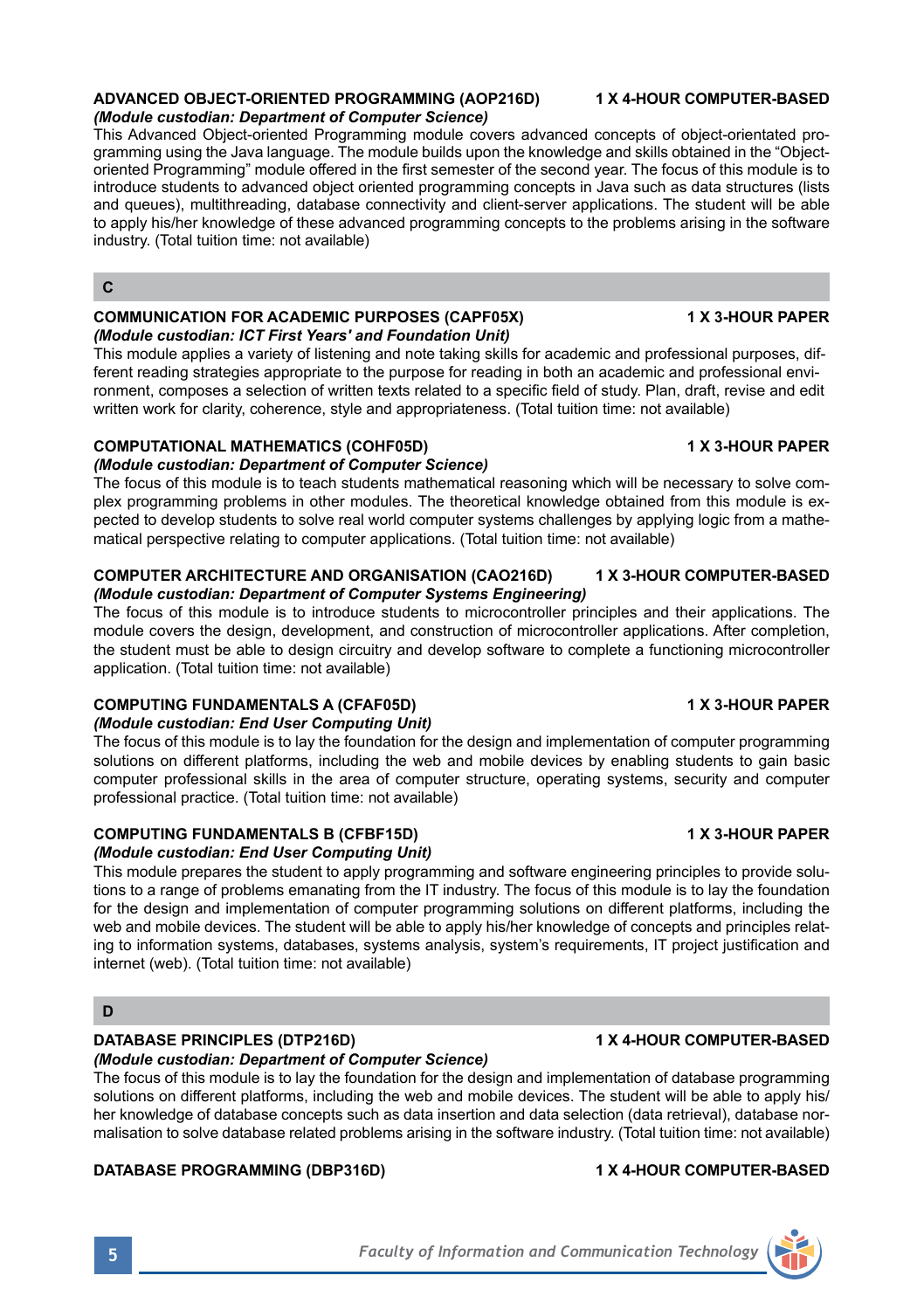# *(Module custodian: Department of Computer Science)*

This module is aimed at preparing students to design and implement databases on different platforms using PL/SQL programming techniques in order to provide solution to a range of business problems in the IT industry. The module builds upon theoretical knowledge and skills obtained in "Database Systems" module offered in second year, first semester. The student will be able to apply his/her knowledge of design and implementation of database programming solutions based on PL/SQL programming techniques. (Total tuition time: not available)

# **DISCRETE STRUCTURES (DCTF15D) 1 X 3-HOUR PAPER**

# *(Module custodian: Department of Computer Science)*

The focus of this module is to teach students notations used in Discrete Structures related to Computer Science. The module will teach the rudiments of elementary mathematical reasoning which will be necessary to solve complex programming problems in other modules. The student will be able to apply his/her knowledge of discrete structures principles, algorithms, number theory and cryptography to the problems arising in the software industry. (Total tuition time: not available)

# **DISTRIBUTED SYSTEMS (DIS316D) 1 X 3-HOUR PAPER**

# *(Module custodian: Department of Computer Science)*

This module prepares the student to apply the concepts and applications of any computer networks. The student will be able to apply his/her knowledge of basic network concepts such as LAN design, WAN design, troubleshooting, implement networks and network connectivity. The technical knowledge obtained in this module together with the communication skills and presentation skill will prepare the students for the work place. Graduates should have the ability to make effective presentations to a range of audiences about technical problems and their solutions. (Total tuition time: not available)

## **I**

## **INFORMATION LITERACY (INFF25D) CONTINUOUS ASSESSMENT**

## *(Module custodian: Directorate of Library and Information Services)*

The purpose for this module is to provide students with an introduction to the competencies required to be an effective student at university. It aims to empower students with the skills, knowledge, abilities and attitudes required to address academic challenges in a proactive and meaningful way. (Total tuition time: not available)

## **INFORMATION SECURITY (ISC216D) 1 X 3-HOUR PAPER**

## *(Module custodian: Department of Information Technology)*

This module prepares the student to apply the concepts and applications of basic computer security. The module will contribute to knowledge of CIA (Confidentiality, Integrity, Availability), concepts of risk, threats, vulnerabilities, and attack vectors, authentication and authorisation, access control (mandatory vs. discretionary), concept of trust and trustworthiness, ethics (responsible disclosure), and skills such as fundamentals of authentication servers configuration, configuration of firewalls and basic security tools testing. The technical knowledge obtained in this module together with the communication skills and presentation skill will prepare the students for the work place. (Total tuition time: not available)

## **INTERNET PROGRAMMING (INT316D) 1 X 4-HOUR COMPUTER-BASED**

## *(Module custodian: Department of Computer Science)*

This module prepares the student to apply programming and software engineering principles to provide solutions to a range of problems emanating from the IT industry. The focus of this module is to lay the foundation for the design and implementation of internet applications using JEE components for a web container. The student will be able to apply his/her knowledge of advanced programming concepts such as MVC design pattern, Servlets, Java Server Pages, Expression Language and Java Standard Tag Library (JSTL) to the problems arising in the software industry. (Total tuition time: not available)

# **L**

# *(Module custodian: Directorate of Student Development and Support)*

The purpose for this module is to provide students with an introduction to the competencies required to be an effective student at university. It aims to empower students with the skills, knowledge, abilities and attitudes required to address academic challenges in a proactive and meaningful way. (Total tuition time: not available)

## **LIFE SKILLS (LFSF25X) CONTINUOUS ASSESSMENT**

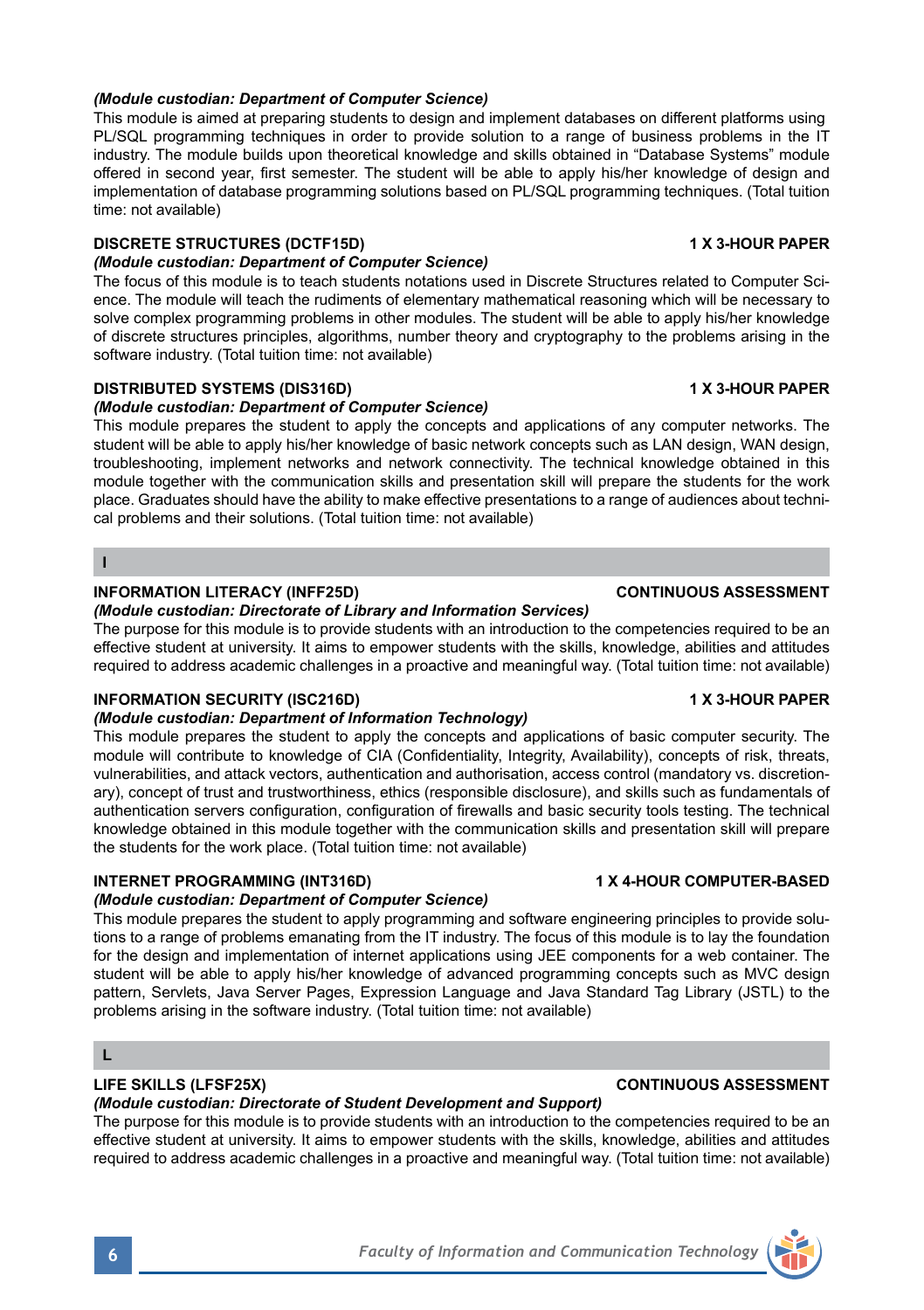### *(Module custodian: Department of Computer Science)*

This module prepares the student to apply mobile computing principles to provide solutions to a range of problems emanating from the IT industry. The focus of this module is to lay the foundation for the design and implementation of mobile applications on Google Android Operating System. The student will be able to apply his/her knowledge of basic programming concepts such as Android development platform, Android user interface design and programming; Multi-threading in Android, Android storage techniques; and Location-Based Services and notifications to the problems arising in the software industry. (Total tuition time: not available)

## **O**

### **OBJECT-ORIENTED PROGRAMMING (OOP216D) 1 X 4-HOUR COMPUTER-BASED** *(Module custodian: Department of Computer Science)*

This Object-oriented Programming module covers intermediate concepts of object-orientated programming using the Java language. The module builds upon the knowledge and skills obtained in the "Principles of Programming B" module offered in the second semester of the first year. Furthermore, it introduces students to intermediate object oriented programming concepts in Java such as arrays of objects, inheritance, polymorphism, exception handling, files and graphical user interface components. The student will be able to apply his/her knowledge of these advanced programming concepts to the problems arising in the software industry. (Total tuition time: not available)

## **OPERATING SYSTEMS (ORS216D)** 1 X 3-HOUR PAPER

# *(Module custodian: Department of Computer Systems Engineering)*

This module prepares the student to apply operating systems principles to a range of problems emanating from the IT industry. The focus of this module is to introduce students to operating systems principles and their applications. The module covers process management, inter-process communication and synchronisation, memory management, virtual memory, file system management, device management and security. After successful completion of this module, the student must be able to demonstrate a sound knowledge of operating systems aiding them in developing operating systems specific applications and even operating systems themselves. (Total tuition time: not available)

## **P**

## **PRINCIPLES OF PROGRAMMING A (PPAF05D) 1 X 4-HOUR COMPUTER BASED**

## *(Module custodian: Department of Computer Science)*

The focus of this module is to introduce students to the basic object oriented programming (OOP) concepts in VB.NET such as the importance of OOP in the software industry, identification of objects from problem statements, relationship between objects and classes, usage of predefined classes in programs, arithmetic operators, data types and their conversion. (Total tuition time: not available)

# **PRINCIPLES OF PROGRAMMING B (PPBF15D) 1 X 4-HOUR COMPUTER BASED**

# *(Module custodian: Department of Computer Science)*

This module introduces students to intermediate object oriented programming concepts in VB.NET such as selection control structures, iteration control structures; and manipulation of strings, characters and primitive arrays. (Total tuition time: not available)

# **S**

# SOFTWARE ENGINEERING FUNDAMENTALS (SEF216D) **1 X 3-HOUR PAPER** *(Module custodian: Department of Computer Science)*

The purpose of the module is to prepare students to apply programming and software engineering principles to provide solutions to a range of problems emanating from the IT industry. The focus of this module is to teach students principles of software engineering with regard to systems analysis, design of software solutions within the context of industry-based problems. Upon completion of this module, a student will be able to develop fault-free software that satisfies user requirements, delivered on time and within budget. (Total tuition time: not available)

# **MOBILE COMPUTING (MOB316D) 1 X 4-HOUR COMPUTER-BASED**